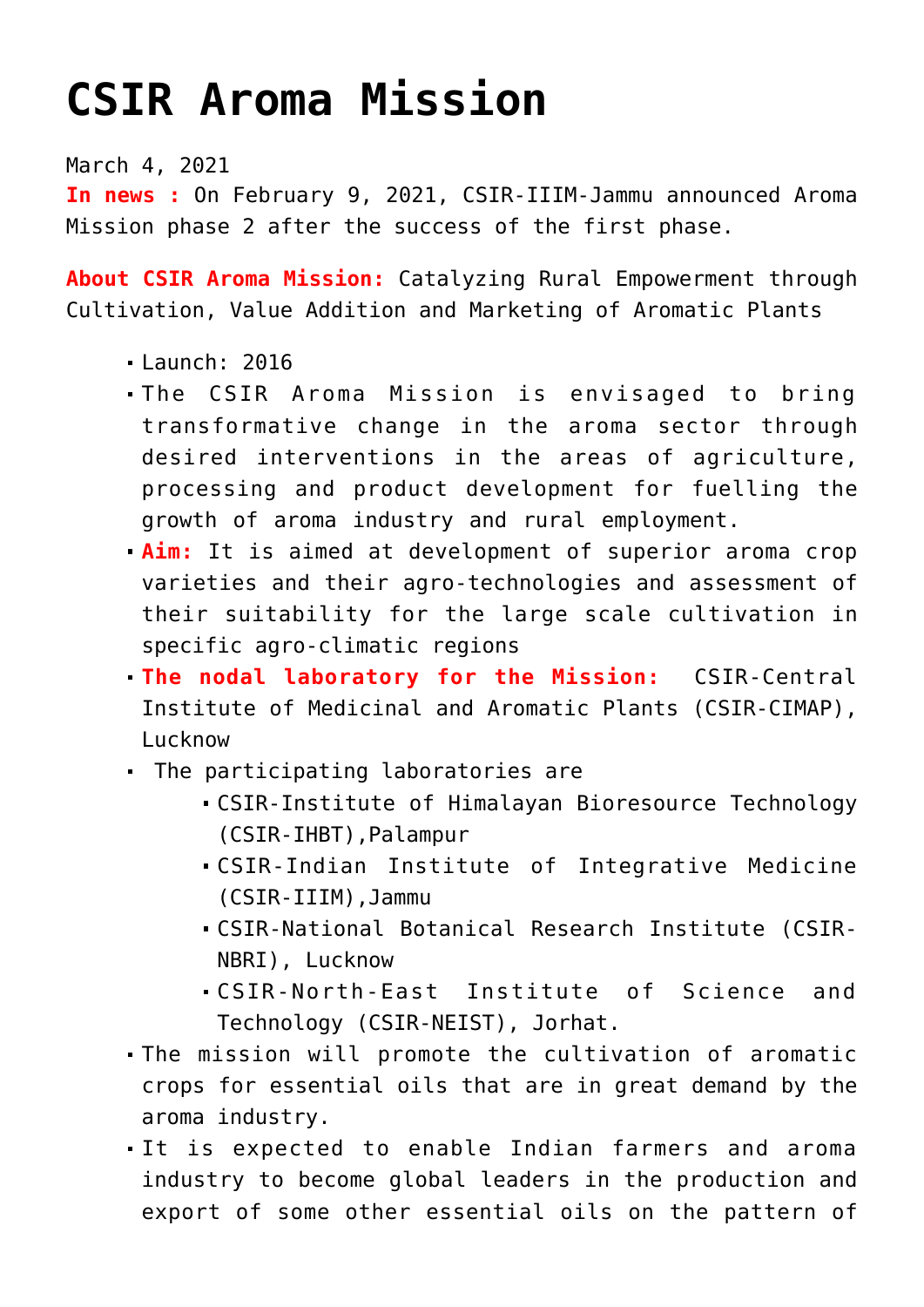menthol mint.

- This is expected to provide substantial benefits to the farmers in achieving higher profits, utilization of waste lands and protection of their crops from wild and grazing animals.
- The activities of the Mission will improve availability of quality material on sustainable basis for a boom in the herbal industry based on essential oils.

## **The objectives of the Mission have been divided into eight verticals. These include:**

- Development of superior varieties and their agrotechnologies and assessment of their suitability for specific agro-climatic regions
- Promotion of cultivation and processing of aromatic crops, enhancing area under selected aromatic crops along with enabling interventions including setting up of distillation units and catalysing setting up of cooperatives for marketing of the produce
- Value-addition of aromatic crops (High-end aroma chemicals and products) ;
- Skill development activities
- Intellectual property generation, valuation and management
- Entrepreneurship development/Spin-offs
- Business development

## **This Mission aims to achieve following outcomes:**

- Bring about 5500 ha of additional area under captive cultivation aromatic cash crops particularly targeting rain-fed /degraded land across the country
- Provide technical and infrastructural support for distillation and values-addition to farmers/growers all over the country
- Enabling effective buy-back mechanisms to assure remunerative prices to the farmers/growers